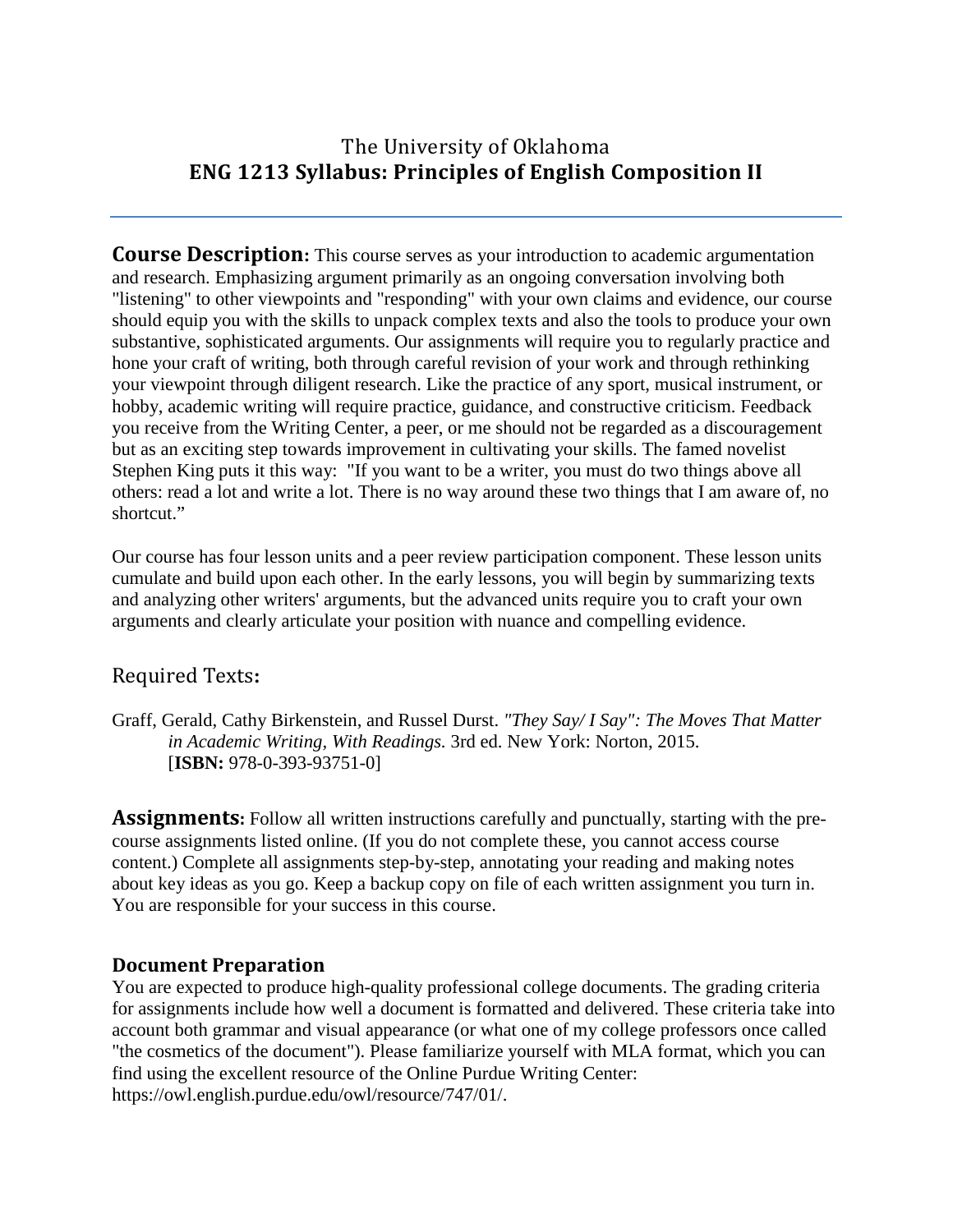It is especially crucial that you understand the rules for properly citing your sources in-text and within the Works Cited Page at the bottom of your writing assignments. Taking ownership of accurately attributing your sources is part of academic integrity and your ethos as a writer. Those who do not follow MLA standards for citation will be charged with severe penalties for plagiarism.

## **Academic Integrity & Student Code of Conduct**

An important part of your writing education is understanding the ethics of attributing your sources properly. The most common violation of academic integrity in composition courses is *plagiarism*, which the Provost of OU (integrity.ou.edu) has defined as:

- Copying words and presenting them as your own writing.
- Copying words (even if you give the source) without indicating that they are a direct quotation by enclosing them in quotation marks.
- Copying words and then changing them slightly or substituting synonyms (even if you give the source).
- Presenting someone else's ideas as your own, even if you change the wording.
- Submitting the same work for more than one course, unless you have the express permission of both instructors.

Violations of academic integrity carry penalties up to and including expulsion from the university. Because I take academic integrity and your identity as an ethical writer seriously, I use turnitin.com to check that you are properly attributing your sources to other writers. Severe penalties will result if you are found to have plagiarized in our assignments. If you have questions about plagiarism and what it is or isn't, please contact me before submitting any assignments. Furthermore, as a student at the University of Oklahoma you are expected to follow the code of student integrity. Please visit [http://integrity.ou.edu](http://integrity.ou.edu/) and familiarize yourself with the code.

## **Late policy**

Please prioritize our course by turning in your work punctually. You will be penalized as follows for late submissions:

- Late essays submitted up to 24 hours after the deadline will be penalized ten points.
- Late essays submitted up to three complete days will be penalized 20 points

• Assignments submitted more than 72 hours after the deadline will no longer be accepted and will receive a zero.

# **Email**

If you have any questions about assignments or your writing, please don't hesitate to e-mail me. The virtual nature of our course may spark many questions, and I will make myself as available as possible to your queries. In return, please check your own OU email frequently, as I may send out reminder emails or important news.

# **Document Delivery & Information Retrieval**

All of your assignments will be submitted via an electronic dropbox on D2L. Click on the tab for "Dropbox" at the top of the page to find the submission page, and make sure to submit your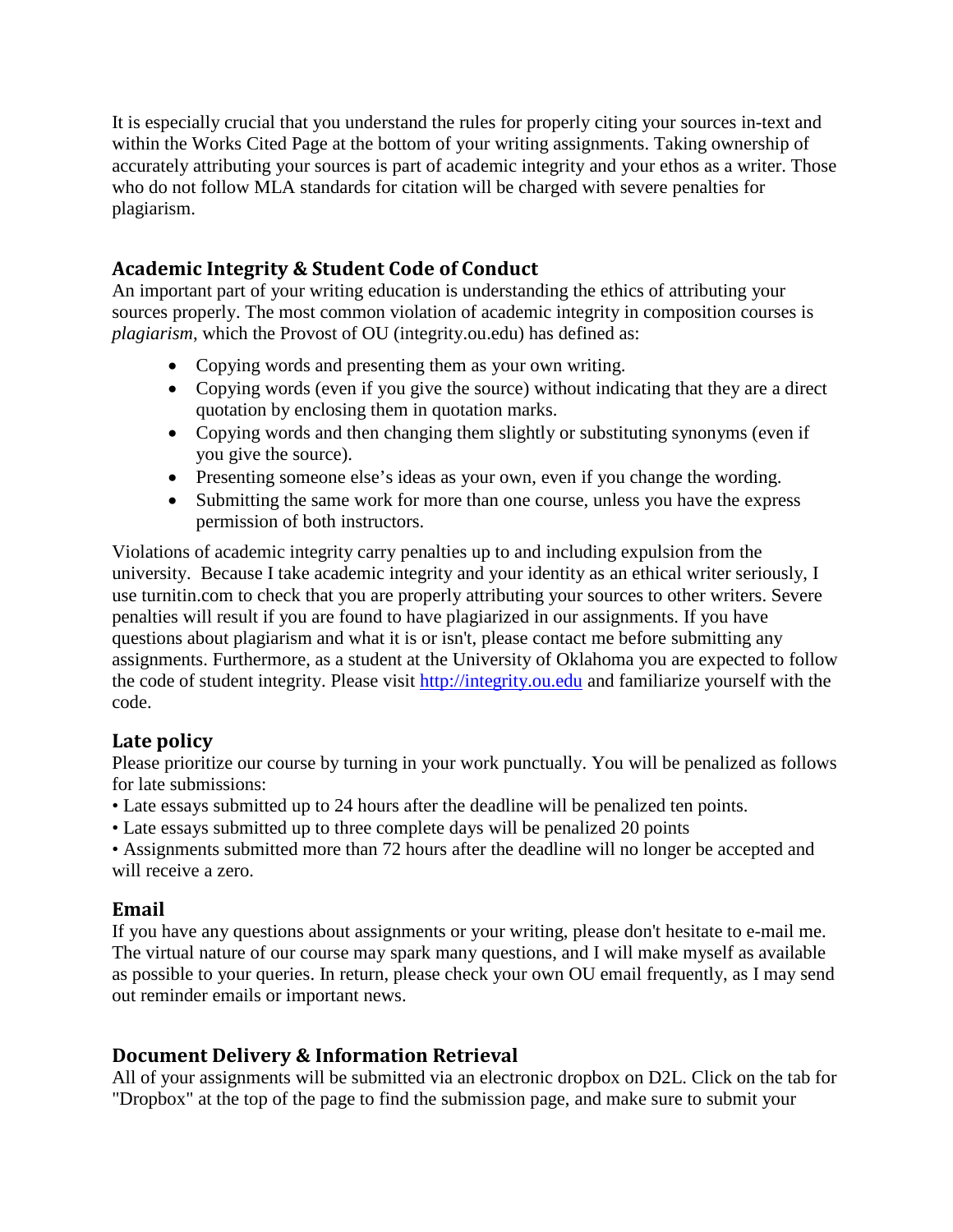revision guide in the appropriate dropbox as well. I also communicate course information frequently through the newsfeed of D2L, so you will need to check your D2L account regularly and familiarize yourself with its features. If you have any questions regarding D2L or difficulties with uploading your compositions, do not hesitate to email or ask me for help.

Some research in this course may require access to the Internet. Make certain that your OU ID number is in the library system. Your OU ID is usually the same as your D2L log in. It is your 4x4 (the first four letters of your last name and the last four numbers of your student ID). I have provided a more thorough guide on how to use the library's online site and how to begin online research on our "Writing Resources" page.

### **Peer Review**

An integral part of our course, which informs both your paper grades and your final participation grade issued at the semester's end, is your involvement in peer review. Good writing is never achieved on the first draft, so our course will especially emphasize the importance of receiving constructive criticism from fellow peers and using that feedback to refine your papers into something excellent. The act of peer reviewing another's paper strengthens your editorial eye as a writer, and using peer review in our course will help us to simulate a real classroom interaction.

Here is a brief summary of the Peer Review Process:

Each unit of our course comprises two assignments: a minor "A" assignment and a major "B" assignment. You will only peer review "B" assignments, and thus you will only participate in peer review four times during the semester.

For each major "B" Assignment, you will be assigned a new peer to send and swap your rough draft with on the assigned deadline. You can find and contact your peer using the "Roster" tab on D2L. Once you have swapped papers, you will fill out the appropriate Revision Guide (found under the "Content" tab) and send back this completed document to help your peer revise his/her paper. In the event that your peer does not respond or send you their paper, you are responsible to find a peer near you (a parent, roommate, friend, etc.) to fill out the Revision Guide as they read over your paper.

Once you have received feedback via the completed Revision Guide, critically decide which changes you would like to make your "B" assignment and revise accordingly until you are satisfied with the final product.

You will also fill out a brief survey detailing your experiences with your peer and detailing how you used the feedback (i.e. Did you receive your feedback in a timely/complete manner? How did you implement your peer's advice?). I will use these surveys and look over the completed Revision Guides to determine you and your peer's Peer Review Participation Grade at the end of the semester.

In sum, *when you turn in your final "B" assignment, you will put 3 documents in the dropbox*: your final revised paper, the completed Revision Guide you received from your peer, and the survey detailing your peer review experience.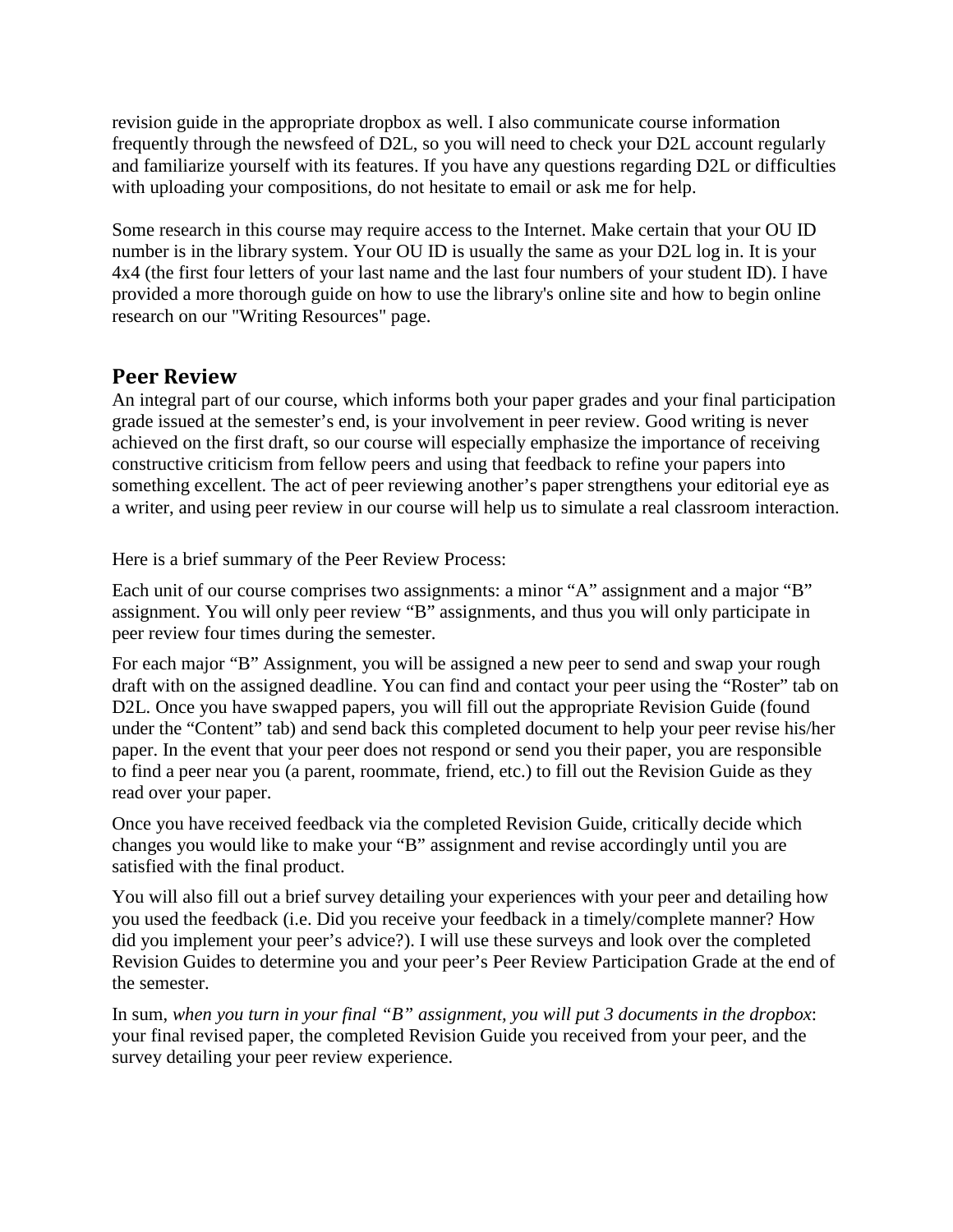**Units and Participation:** This course has 4 units. Each unit has written assignments to be sent in for grading. One hundred points of your grade also result from your Peer Review Participation Grade, which is assessed at the end of the semester using the Peer Experience Surveys from various students and the Revision Guides you filled out for peers.

#### **Grading:**

Below is a table showing the points that can be earned for the assignments and exams:

| Unit 1: Understanding What "They Say"     | Points     |
|-------------------------------------------|------------|
| Academic Integrity Quiz                   | 25 points  |
| "Writing Resources" Quiz                  | 50 points  |
| Assignment 1A                             | 50 points  |
| Assignment $1B^*$                         | 100 points |
| Unit 2: Developing The "I Say"            |            |
| Assignment 2A                             | 50 points  |
| Assignment 2B*                            | 100 points |
| Unit 3: Personal Voice & Outside Research |            |
| Assignment 3A                             | 50 points  |
| Assignment 3B*                            | 100 points |
| Unit 4: Revision & Further Research       |            |
| Assignment 4A                             | 50 points  |
| Assignment 4B*                            | 100 points |
| <b>Peer Review Participation Grade</b>    | 100 points |
| <b>Total Points</b>                       | 775 points |

\*Each Final B assignment includes 3 documents: your Final Paper after revising according to peer review feedback, the completed Revision Guide you received from your assigned peer, and your completed Peer Review Experience Survey. All of these documents are accessible under the "Content" tab of D2L.

The grading scale is as follows: 698-775 points  $= A$ 620-698 points  $= B$ 543-620 points  $=$  C  $465-543$  points = D  $0-464$  points = F

**Problems or Questions:** If you have course content related questions, please email your instructor (Email address in D2L Roster). If something isn't working right in D2L, email cidldev@ou.edu with a description of the problem and the course you are in.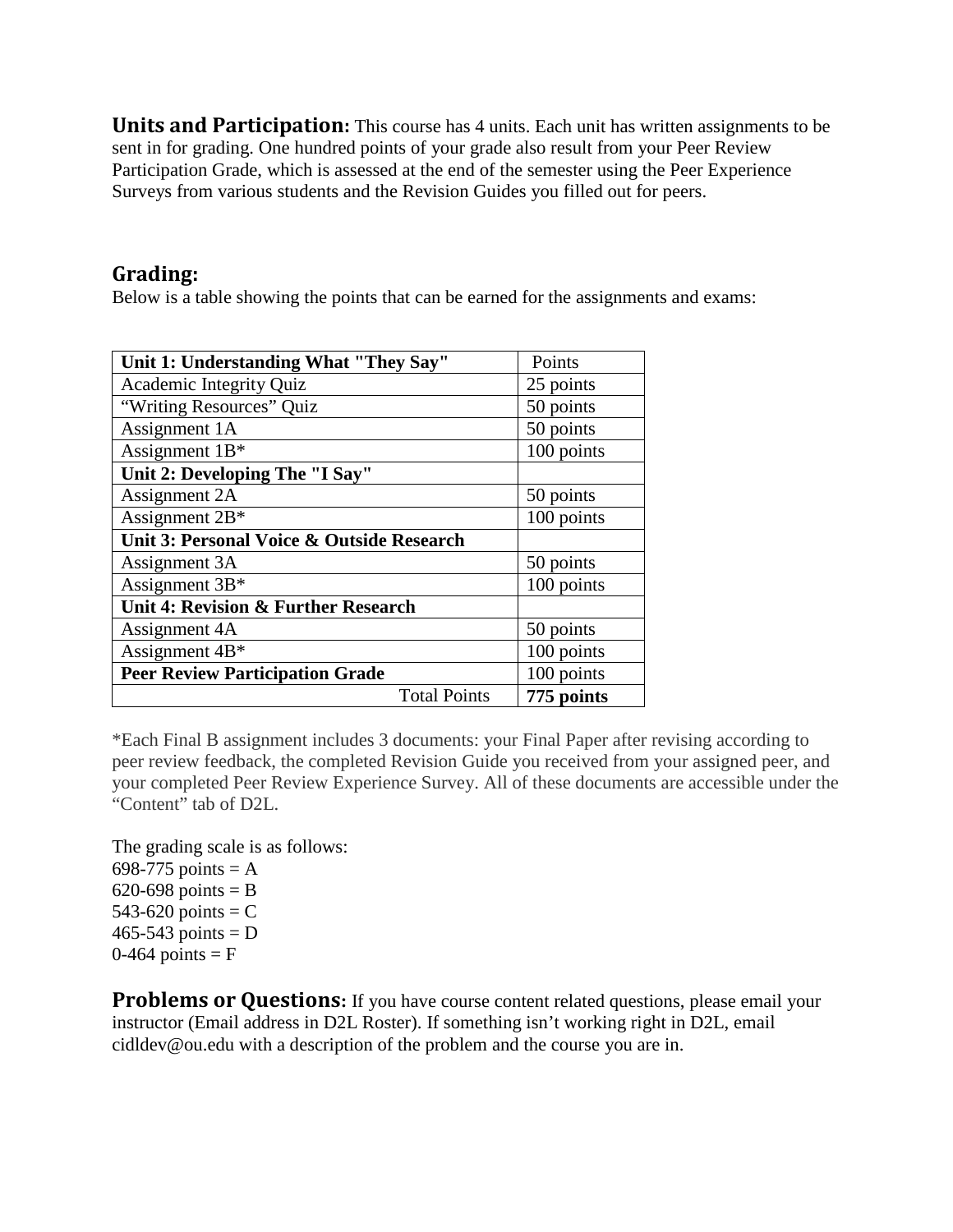**Special Needs:** OU is committed to providing reasonable accommodation for all students with disabilities. Students who require accommodation are requested to speak with the instructor as early in the semester as possible. Students with disabilities must be registered with the Disability Resource Center prior to receiving accommodation. 166 Goddard Health Center, 325- 3852, http://drc.ou.edu.

#### **The Writing Center**

The Writing Center at OU is a resource I encourage you to use. Although you may not be able to travel to campus, they have an online feedback program you can also use as a "sounding board" for your drafts before you finally submit assignments. The writing consultants can even coach and guide you as you brainstorm, outline or draft your writing assignments. I highly encourage you to visit the web site for more information: [http://www.ou.edu/content/writingcenter.html.](https://exchange.ou.edu/owa/twood@ou.edu/redir.aspx?C=c1b4736e25db44b9bd7b537c7541b475&URL=http%3a%2f%2fwrite.ou.edu)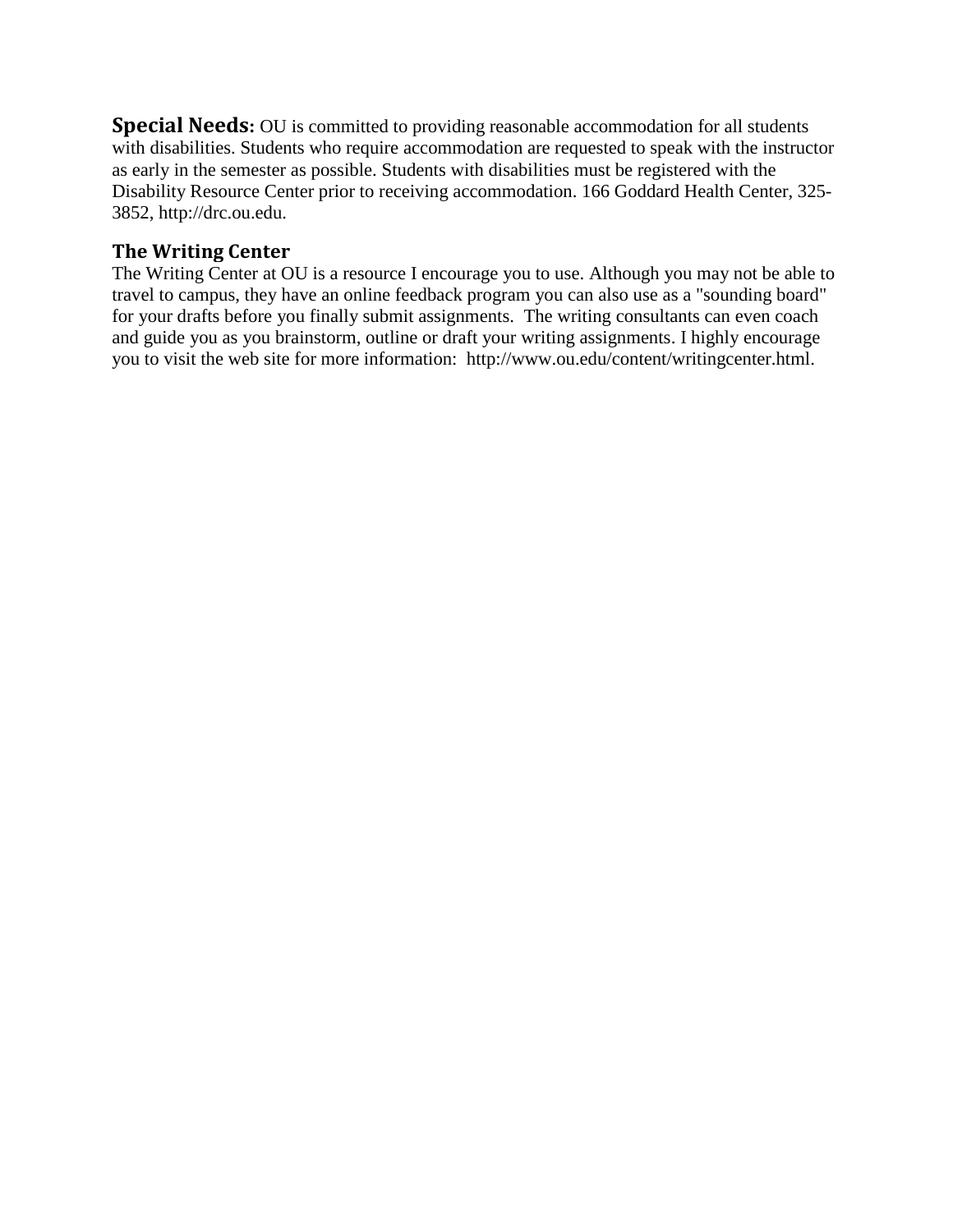# Course Plan ENGL 1213

#### **Unit 1: Entering the Conversation**

- 1. Read Lesson 1: Understanding What "They Say"
- 2. Complete Academic Integrity Quiz
- 3. Complete "Writing Resources" Quiz
- 4. Complete Assigned Reading
- 5. Complete Assignment 1A
- 6. Upload Assignment 1A to Dropbox Folder
- 7. Complete Assignment 1B
- 8. Swap Assignment 1B Rough Draft with Assigned Peer\*
- 9. Swap Completed Revision Guides with Assigned Peer
- 10. Revise Assignment 1B according to Peer Feedback
- 11. Complete Peer Experience Survey
- 12. Upload Assignments to Dropbox Folders in D2L

#### **Unit 2: Asserting your Stance**

- 1. Read Lesson 2: Developing The "I Say"
- 2. Complete Assigned Reading
- 3. Complete Assignment 2A
- 4. Upload Assignment 2A to Dropbox Folder
- 5. Complete Assignment 2B
- 6. Swap Assignment 2B Rough Draft with Assigned Peer\*
- 7. Swap Completed Revision Guides with Assigned Peer
- 8. Revise Assignment 2B according to Peer Feedback
- 9. Complete Peer Experience Survey
- 10. Upload Assignments to Dropbox Folders in D2L

#### **Unit 3: Deepening the Conversation**

- 1. Read Lesson 3: Personal Voice & Outside Research
- 2. Complete Assigned Reading
- 3. Complete Assignment 3A
- 4. Upload Assignment 3A to Dropbox Folder
- 5. Complete Assignment 3B
- 6. Swap Assignment 3B Rough Draft with Assigned Peer\*
- 7. Swap Completed Revision Guides with Assigned Peer
- 8. Revise Assignment 3B according to Peer Feedback
- 9. Complete Peer Experience Survey
- 10. Upload Assignments to Dropbox Folders in D2L

## **Unit 4: Widening your Expertise**

1. Read Lesson 4: Revision & Further Research